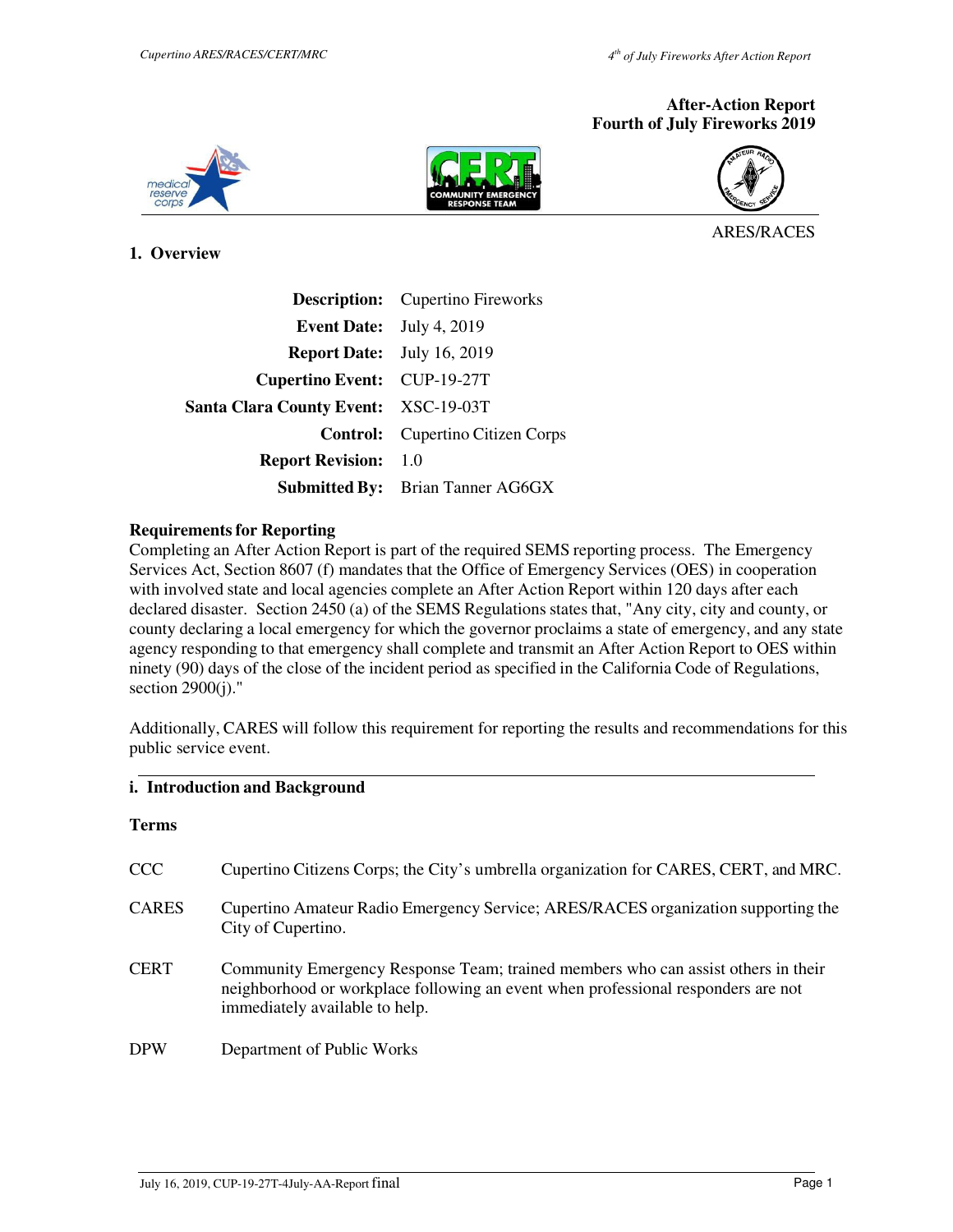| <b>MAC</b>   | Mutual Aid Communicators; volunteers from throughout Santa Clara County who are<br>registered and trained to provide mutual aid support as required.                                                                                                                                                                                           |
|--------------|------------------------------------------------------------------------------------------------------------------------------------------------------------------------------------------------------------------------------------------------------------------------------------------------------------------------------------------------|
| <b>MRC</b>   | Medical Reserve Corp; volunteers who are practicing or and retired physicians, nurses and<br>other health professionals, as well as other citizens interested in health issues, who are<br>eager to volunteer to address their community's ongoing public health needs and to help<br>their community during large-scale emergency situations. |
| NCO/NCS      | Net Control Operator / Net Control Station; the control function that ensures the efficient<br>passing of messages between stations on the frequency                                                                                                                                                                                           |
| P & R        | Parks and Recreation, the city department that is sponsoring the event.                                                                                                                                                                                                                                                                        |
| <b>SCCFD</b> | Santa Clara County Fire Department                                                                                                                                                                                                                                                                                                             |
| <b>SCCSO</b> | Santa Clara County Sheriff's Office                                                                                                                                                                                                                                                                                                            |

## **Introduction**

The City of Cupertino (City) requested communications, logistics, and first aid support from Cupertino Citizen Corps during the 2019 Cupertino Fourth of July Fireworks event. To staff the event, Cupertino Office of Emergency Services activated the Cupertino Amateur Radio Emergency Service (CARES), the Cupertino Community Emergency Response Team (CERT), and the Cupertino Medical Reserve Corps (MRC).

In each of May and June, a CCC representative attended a planning session conducted by the Cupertino Recreation and Community Services that included representatives from P & R, DPW, SCCFD, SCCSO, and CCC.

The June session was held at the event site, Hyde Middle School, and included representatives from P & R, DPW, SCCFD, SCCSO, Hyde Middle School custodial staff, and CCC.

Due to the staffing levels required to fill all required field positions, requests for additional Amateur Radio operators were made to other cities in Santa Clara county by means of the Santa Clara County RACES organization's mutual aid program. In accordance with County RACES policies, these resources operated under activation number XSC-19-03T. All responding volunteers from outside Cupertino also signed in as Cupertino Disaster Service Workers.

On July 4, the City of Cupertino initiated a Citizen Corps Training Activation under the designation CUP-19-27T.

This report covers the activities undertaken by responding volunteers in support of this event.

## **ii. Type/location of Event / Drill / Exercise**

| Event Type:       | City Activation, RACES Activation |
|-------------------|-----------------------------------|
| Event Identifier: | CUP-19-27T, XSC-19-03T            |
| Event Name:       | Cupertino $4th$ of July Fireworks |
| Location:         | City of Cupertino                 |

## **iii. Description of Event / Drill / Exercise**

The City of Cupertino sponsored a Fourth of July Fireworks display for city residents. The fireworks were launched from the Hyde Middle School softball field with major viewing locations provided at Creekside Park, Sedgwick Elementary School, and on Miller Avenue. Lighting, music, and first aid stations were provided at each of these three venues.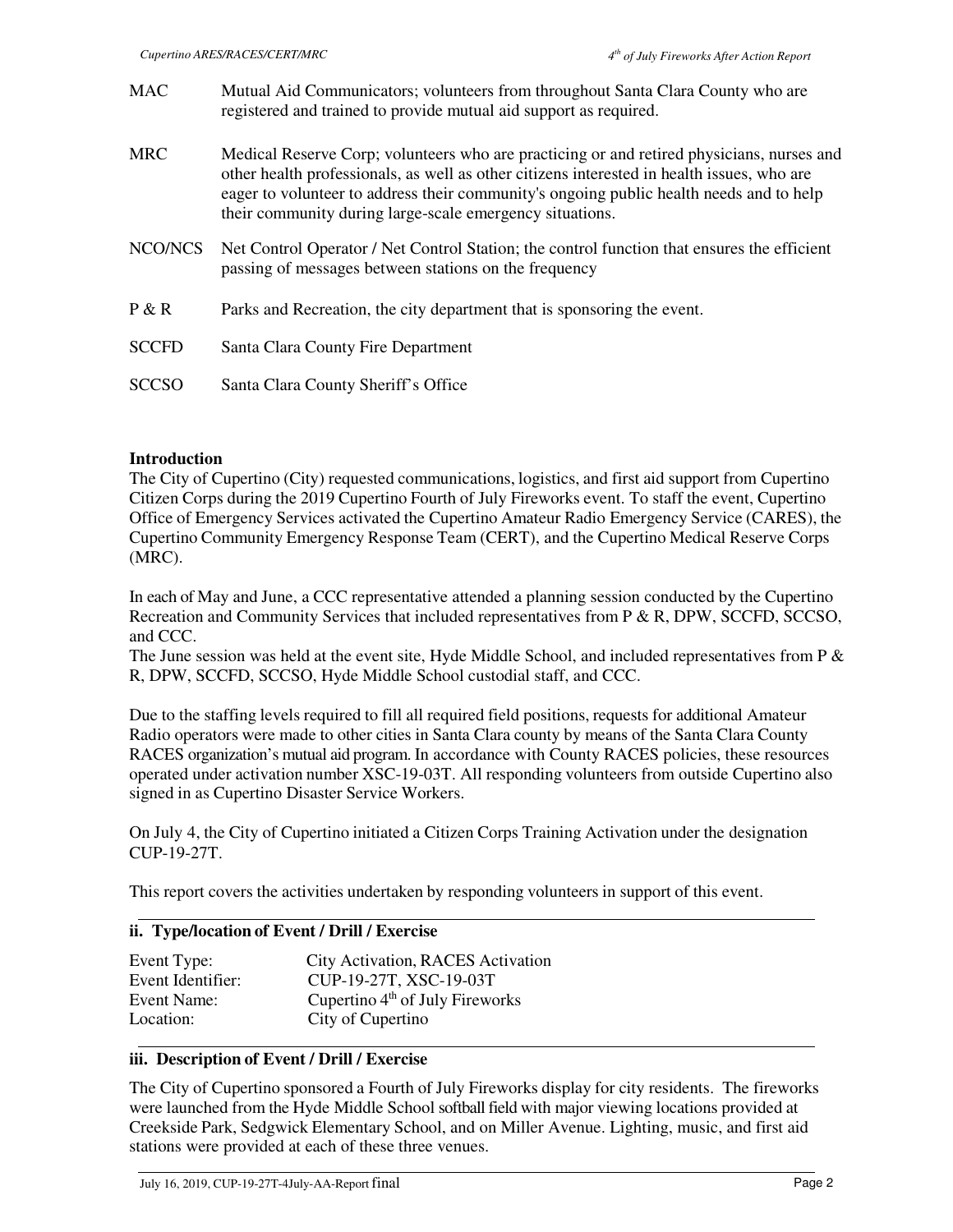To maintain the security of the launch site, manage traffic flow, and provide additional viewing space, the following streets were closed to automobile traffic, beginning at 5:00 p.m.

- 1. Miller Avenue between Phil Lane and Bollinger Road
- 2. Howard Court
- 3. Atherwood Avenue between Candlewood Road and Miller Avenue
- 4. Westbound Phil Lane between Miller Road and Tantau Avenue
- 5. Finch Avenue between Phil Lane and Tilson Ave
- 6. Stendhal Lane between Shadygrove Drive and Phil Lane
- 7. Shadygrove Drive between Stendhal Lane and Tantau Avenue
- 8. Brookgrove Lane between Shadygrove Drive and Willowgrove Lane
- 9. Ferngrove Drive between Shadygrove Drive and Willowgrove Lane
- 10. Willowgrove between Hyde Avenue and Ferngrove Drive

Additionally, the following streets were closed to both automobile and pedestrian traffic.

- 1. Disney Lane between Miller Avenue and Stendhal Lane
- 2. Stendhal Lane between Disney Lane and Shadygrove Drive
- 3. Hyde Avenue between Shadygrove Drive and Bollinger Road

Forty-nine volunteers assisted with crowd safety at the three viewing venues, staffed five street barricades and one parking lot, and maintained communications within these locations and between these locations and the SCCSO's command post. They also provided and staffed three first aid stations for the public. Forty-nine volunteers participated, including Cupertino ARES/RACES, CERT, and MRC, and ARES/RACES volunteers from other cities in Santa Clara County.

This report concerns the responsibilities and actions of these volunteers.

# **Volunteer organization objectives:**

1. Track all volunteers using ICS 211 forms and T-cards, and track radio operators travelling to and from the event on the Resource Net using our standard procedures.

2. Operate a network of FRS and amateur radios, using our standard procedures, to enable communications between all volunteers and the SCCSO's command post.

3. Evaluate and treat people requesting help at first aid stations for minor injuries or health problems.

4. Report problems and emergency situations promptly to P & R venue leads or SCCSO command post, as specified by those agencies.

5. Assist SCCSO with crowd movement on Miller Avenue, and with other situations as may be requested during the event.

# **Performance against objectives:**

1. Track all volunteers using ICS 211 forms and t-cards, and track radio operators travelling to and from the event on the Resource Net using our standard procedures.

Results: **NEEDS IMPROVEMENT**. All volunteers signed in and out on ICS 211's, and T-cards were filled out for all volunteers. The incoming Resource Net was operated from the event and the outgoing from the home of the Net Controller. Both ran smoothly. However, 14 of 25 radio operators who should have used the Resource Net did not do so.

2. Operate a network of FRS and amateur radios, using our standard procedures, to enable communications between all volunteers and the SCCSO's command post.

Results: **SATISFACTORY**. Almost all radio communications were efficient and followed standard procedures. Venue leads on one occasion assisted with radio programming prior to deployment.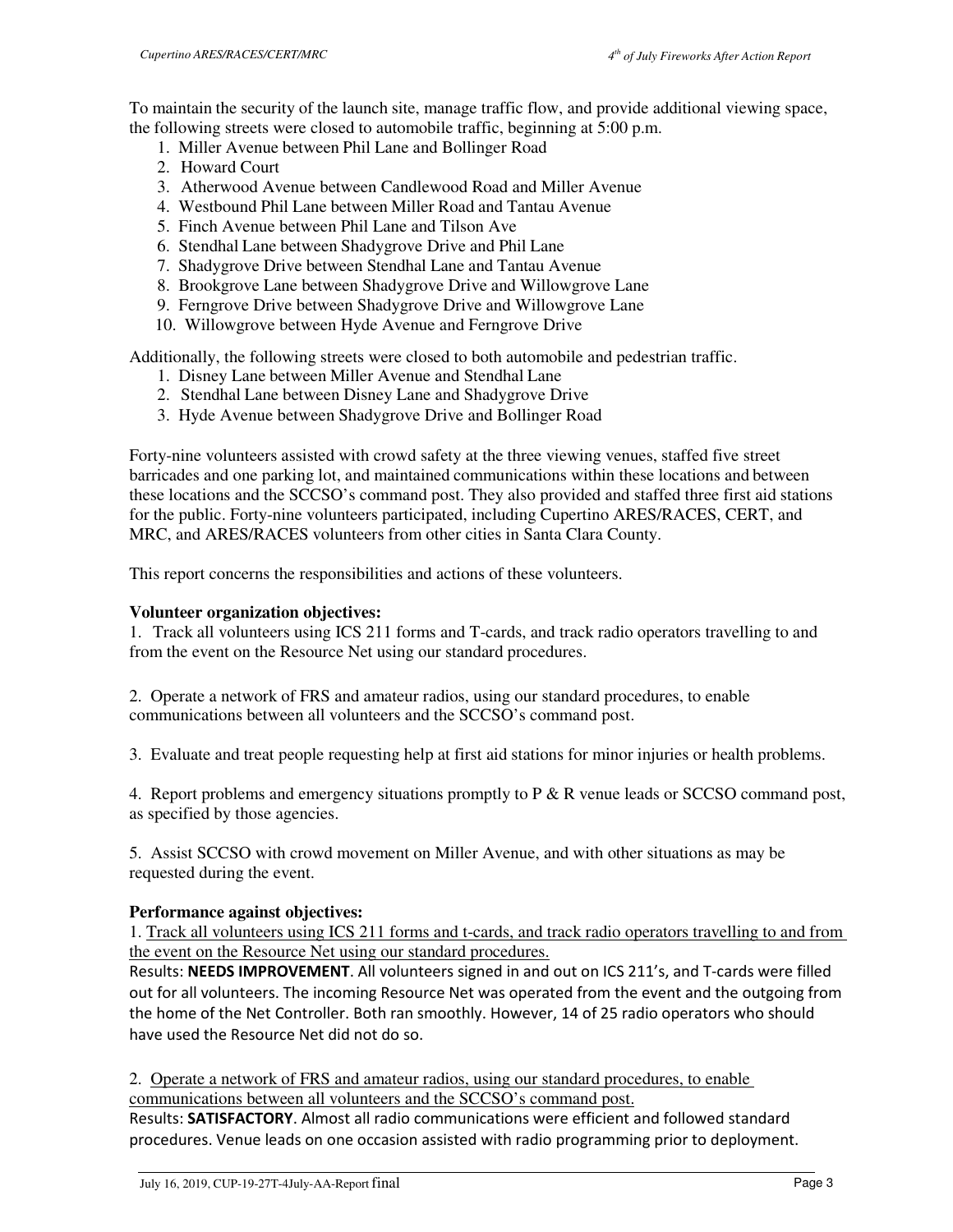3. Evaluate and treat people requesting help at first aid stations for minor injuries or health problems. Results: **SATISFACTORY.** All first aid stations were staffed continuously by trained personnel during the event. Two members of the public requested assistance and were treated for a 1) minor leg injury and 2) minor stomach issues.

4. Report problems and emergency situations promptly to P & R venue leads or SCCSO command post, as specified by those agencies.

Results: **SATISFACTORY**. There were no 911-level emergency situations.

5. Assist SCCSO with crowd movement on Miller Avenue, and with other situations as may be requested during the event.

Results: **SATISFACTORY**. The Sheriff's Office requested a deployment change to breakdown the Willowgrove roadblock at Brookgrove and move the ARES / CERT team to the entrance to Miller School to resolve an unauthorized access issue from reoccurring at approximately 18:00. Reports from volunteers on Miller Avenue indicated that the significant congestion that had been reported in 2018 did not occur this year due to volunteer efforts to urge people to move to the North end of the venue. There was some minor congestion shortly before 21:30, and some confusion among volunteers about whether the public could walk long the emergency lane, but neither caused significant problems. Issues at street barricades were resolved via radio communications between the volunteer barricade staff and the SCCSO's command post. As requested by the SCCSO, all volunteers at barricades kept the barricades in place at the end of the event until the SCCSO gave the word to open them.

## 6. Record significant actions, events, and communications on the appropriate ICS forms.

Results: **SATISFACTORY**. Net Control logs were maintained and completed correctly. 14 of 25 radio operators completed an ICS 214, and many also completed an ICS 309 (others logged occasional traffic on the ICS 214). Almost all these forms were completed correctly, and all included appropriate entries. While 11 operators did not turn in any forms (5 from Miller venue), it's not clear how many failed to complete a form and how many failed to turn it in. In either case, we need to work on that aspect.

# **iv. Chronological Summary of Event / Drill / Exercise**

The following is a high-level summary of the event as reported on ICS-214's and ICS-309's that were submitted.

- 15:13 Inbound Resource Net opened
- 15:40 to 16:25 Barbeque dinner served
- 16:00 SCCSO briefing
- 16:18 Inbound Resource Net closed
- 16:36 Volunteer briefing
- 17:05 Message Net opened, volunteers began travelling to their assignments
- 18:32 All volunteers were checked in at their final assignments
- 19:28 Elderly Man with leg cuts at Creekside venue
- 21:30 Fireworks began
- 21:50 Fireworks ended
- 21:55 Outbound Resource Net opened
- 21:58 First volunteers were released from their assignments
- 22:05 Young Man with Stomach issues at Creekside venue
- 22:25 Fire Marshall gave the all clear; all street barricades to be opened
- 23:15 Last volunteers signed out on ICS-211
- 00:10 Outbound Resource Net closed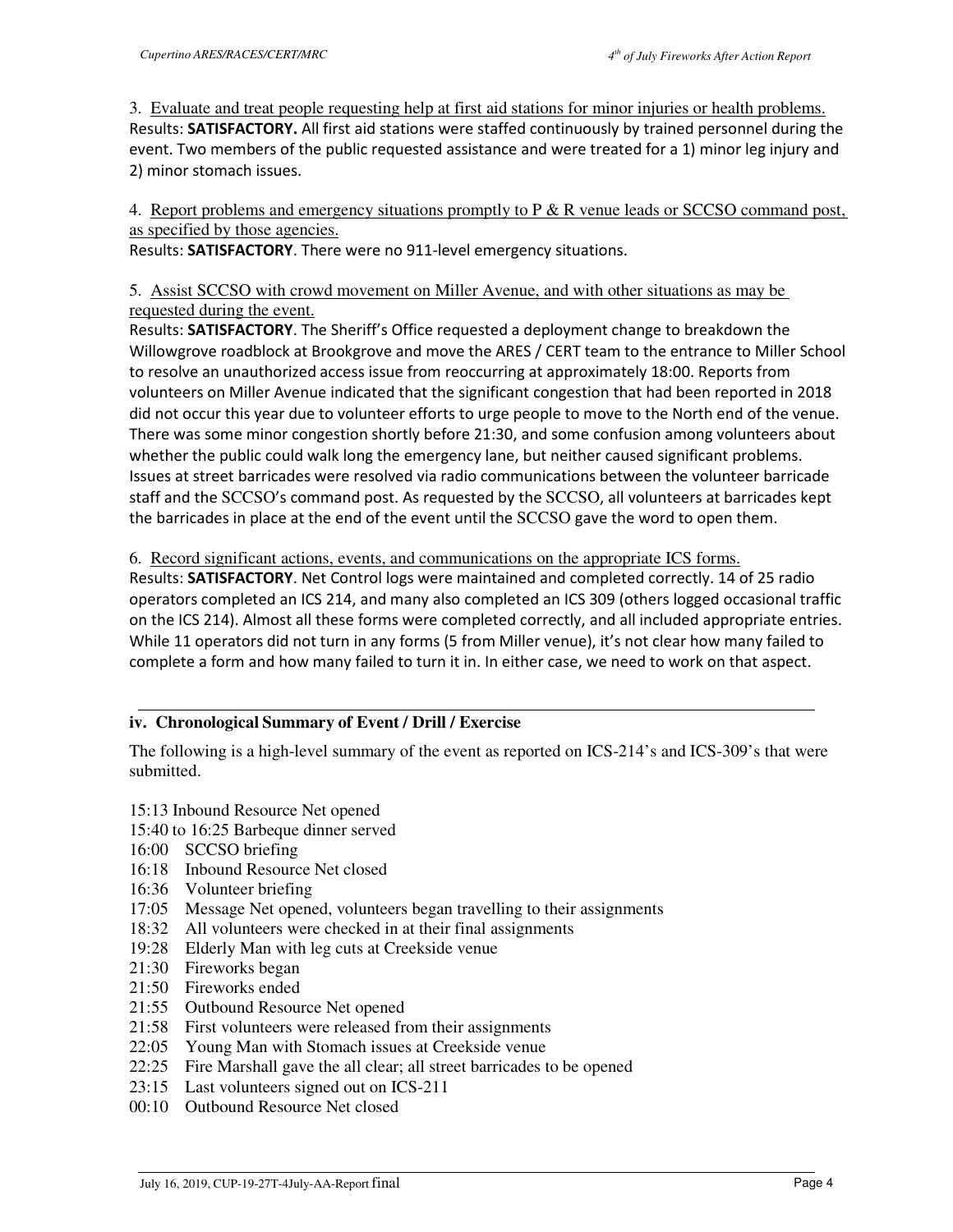## **v. Response at SEMS Levels (as appropriate):**

Include a summary, conclusions, the field response, and other local, operational area, regional, state or federal response.

Cupertino ARES submitted a mutual aid request to Santa Clara County RACES, requesting Field Operators and Net Control Operators. This was accompanied by an entry on the County RACES website where individuals could register for these positions and for Event Staff and MAC Evaluator. The request was granted under the activation number XSC-19-03T. 9 radio operators responded to the request by registering, and 8 of those took part in the event. These included 3 Cupertino ARES members, with one each from the cities of Saratoga, Mountain View, Los Altos Hills, Palo Alto and the last one from Santa Clara county.

# **vi. Interacting Systems, Agencies, and Programs:**

Include mutual aid systems (law enforcement, fire/rescue, medical, etc.); cooperating entities (utilities, American Red Cross, Sheriff's Office, City Departments, etc.); telecommunications and media interactions.

# **Cupertino Parks and Recreation Department**

A combination of full-time and seasonal staff members had primary responsibility for the event, including planning, financing, coordination, venue setups (lights and music), and advertising. At each viewing venue, they had a Venue Lead as well as additional personnel assisting with crowd safety.

# **Cupertino Office of Emergency Services (OES)**

OES Citizen Corps Coordinator, Ken Erickson, supported the event as an advisor to the Cupertino Citizen Corps staff and as Event Logistics and authorized activation of volunteers under event number CUP-19-27T.

# **Santa Clara County Sheriff's Office**

The Sheriff's Office was in charge of area security and overall public safety. Officers staffed street barricades and viewing venues and patrolled on foot and bicycle. Captain Urena served as Incident Commander for the SCCSO, working from a command post in the Hyde Middle School gymnasium. The SCCSO also provided a barbeque dinner for their officers,  $P \& R$ , and the volunteers.

# **Santa Clara County Fire District**

An SCCFD Fire Marshall was on site at Hyde School from mid-morning until about 11:00 p.m. An Engine Company was positioned adjacent to the launch site, on Hyde Avenue, from about 9:00 p.m. until 10:30 p.m. Together, they were responsible for fireworks safety.

## **vii. Improvements, Conclusions, Recommendations:**

As applicable, include a description of actions taken, assignments, associated costs or budget, timetable for completion or correction, and follow-up responsibility.

The following is a summary of the key conclusions and recommendations.

## **What worked**

1) Logistics delivered supplies for Creekside on July 3, putting them inside the building. On July 4, shortly before Miller was closed at 5:00 pm, he dropped off the trailer of supplies at Sedgewick, then drove the truck with the Miller supplies to Miller and left it there. This freed up the driver to come to Hyde gym to assists, knowing that all the supplies were secure.

2) Volunteer venue leads introducing themselves to the  $P \& R$  venue leads seemed to help establish good working relationships between the venue leads.

3) Maps emailed out to volunteers (one showing all volunteer positions, the other from the city web page advertising the fireworks) were helpful in answering the public's questions, especially for people not from Cupertino.